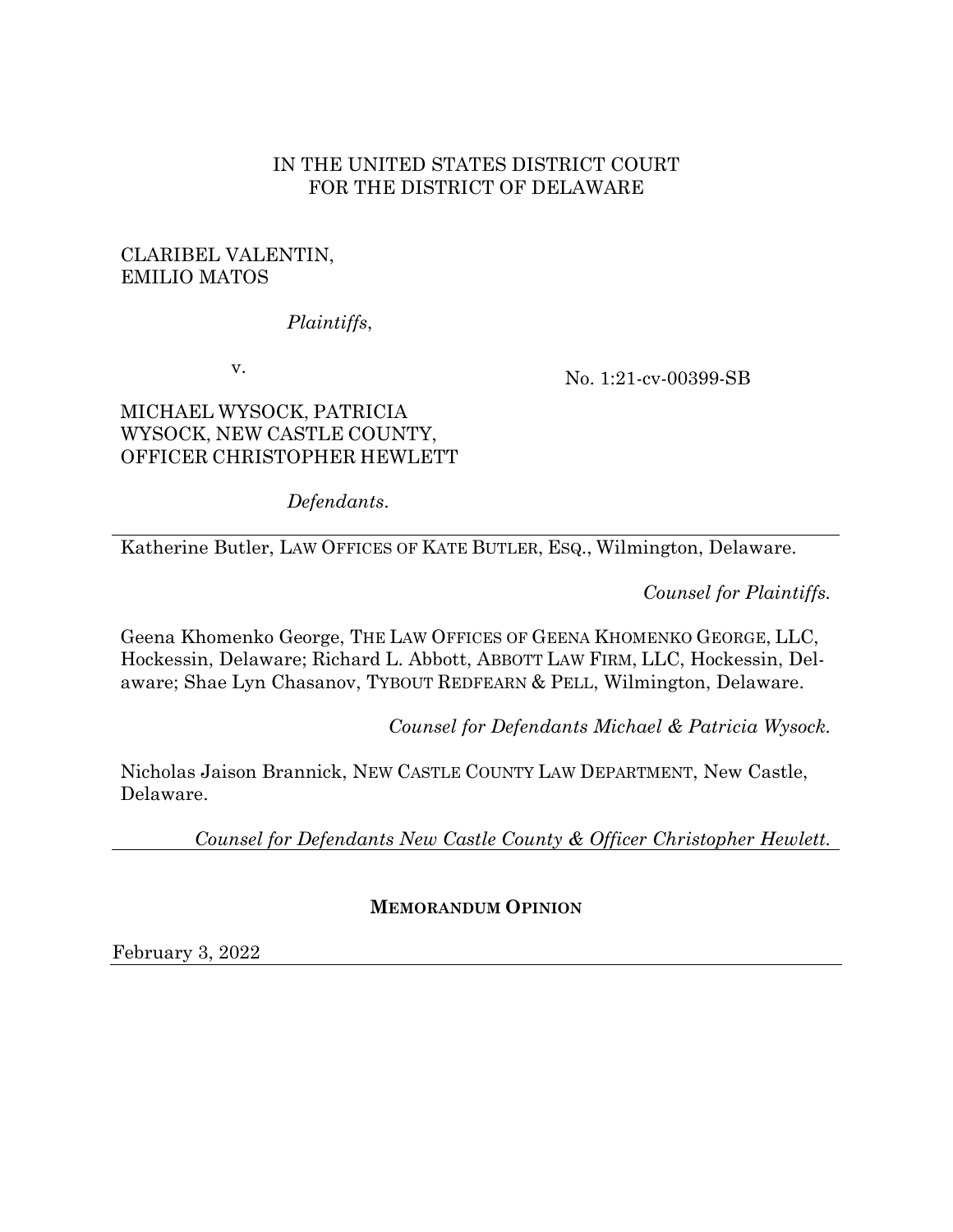BIBAS, *Circuit Judge*, sitting by designation.

The complaint is the foundation of any lawsuit. It explains the law and facts supporting the plaintiff's claims. Indeed, when ruling on a motion to dismiss, judges can look only at the complaint's allegations. The lawyers here seem to have forgotten these basic principles. In support of his motion to dismiss, one defendant relies on a warrant not integral to the complaint. And plaintiff Valentin uses her briefs to add facts and recast her claims.

I cannot credit these efforts to circumvent the rules. And looking only at the complaint, I must dismiss all claims against New Castle County and all but one claim against Officer Hewlett.

## **I. BACKGROUND**

On a motion to dismiss, I take the facts alleged in the complaint as true. When Claribel Valentin bought a home, she ran into trouble with her neighbors. First Am. Compl., D.I. 6 ¶1 They disliked Valentin's Spanish-language music and repeatedly complained about the noise to the police. *Id.* ¶¶1, 11–14, 16, 18, 20–24.

The first thirteen times the police responded, they "determined that" Valentin "had committed no crime or other violation." *Id.* ¶23. But after the fourteenth call, they reversed course. *Id.* ¶25. Though they did not hear the noise that had bedeviled the neighbors, they arrested Valentin for violating a county ordinance that bans "unreasonable noise." New Castle County, Delaware Code §22.02.006; First Am. Compl. ¶¶24–27, 69. Crucially, they did so without a warrant. *Id.* ¶¶28–32. The County never prosecuted Valentin. *Id.* ¶36.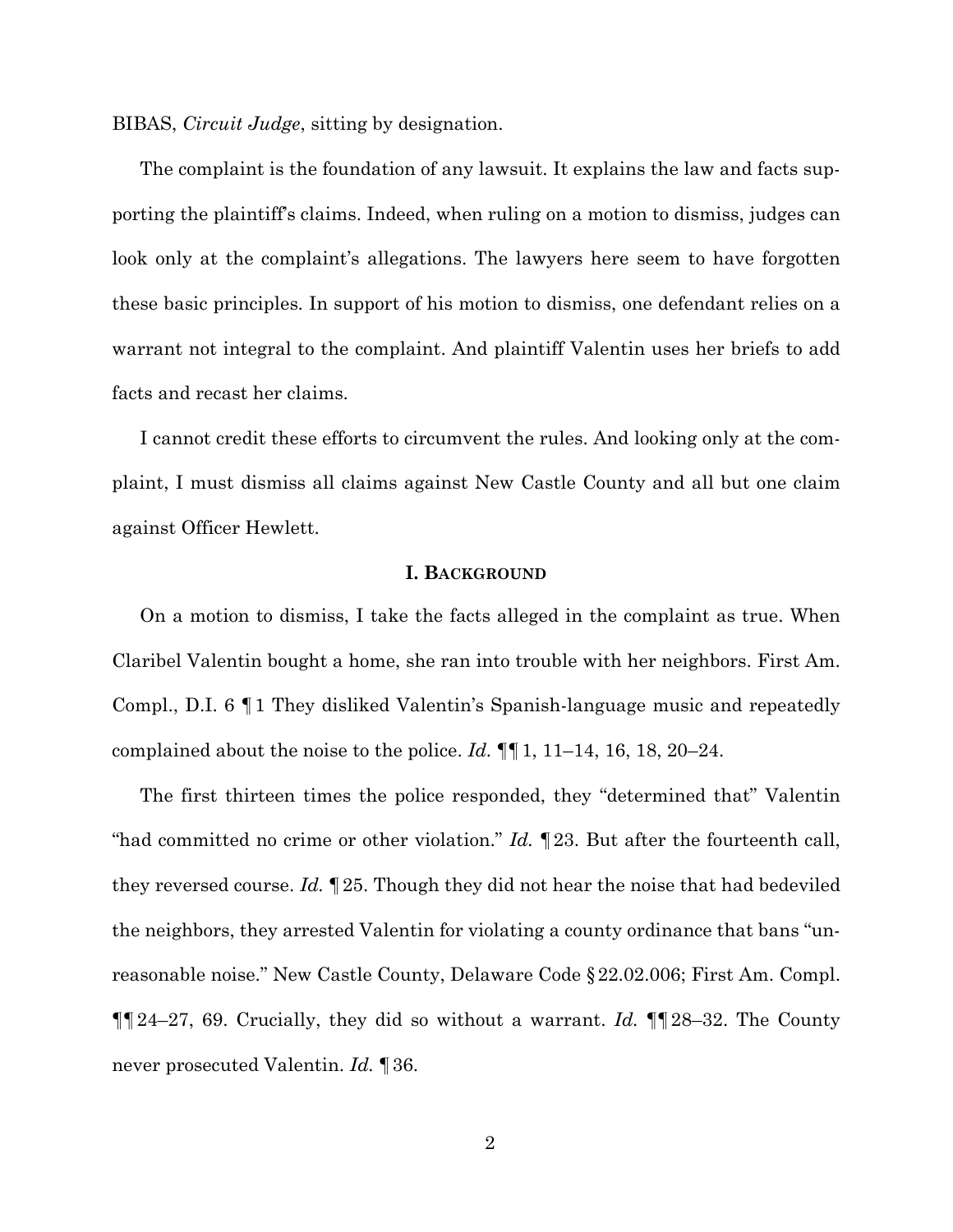Fuming about her warrantless arrest, Valentin complained to the police department. *Id.* ¶34. Though it found that the officers had breached department policy by arresting her, Valentin was still unhappy. So she sued New Castle County, Hewlett, and the neighbors for civil-rights violations. D.I. 6, ¶¶1, 35,

Now the County and Hewlett move to dismiss. D.I. 8, 16. To survive, Valentin's complaint must provide enough facts to "state a claim to relief that is plausible on its face." *Ashcroft v. Iqbal*, 556 U.S. 662, 678 (2009). Under that standard, Valentin's complaint mostly falls short. Only her federal-law claims against Hewlett survive.

## **II. VALENTIN'S STATE-LAW CLAIMS AGAINST OFFICER HEWLETT FAIL, BUT HER FEDERAL CLAIMS DO NOT**

Valentin sues Hewlett for malicious prosecution, plus false arrest and imprisonment, under both federal and state law. Only her federal claims may proceed.

## **A. Valentin's federal false-arrest-and-imprisonment claim survives**

Valentin brings two counts alleging that Officer Hewlett wrongly arrested and imprisoned her. First Am. Compl. ¶¶59–66 (Count IV); *id.* ¶¶69–70 (Count V).

She says that both counts invoke §1983 to allege constitutional violations. Pls' Br., D.I. 23, at 12. But I cannot read her complaint that way. Though Count V invokes federal law, Count IV never mentions it. First Am. Compl. ¶¶59–66 (Count IV); *id.* ¶¶69–70 (Count V). Read most naturally, Count IV alleges false arrest in violation of state tort law. D.I. 17, at 16. So that is how I will assess it. *See Digene Corp. v. Strategic Income Fund, LLC v. Spear, Leeds & Kellogg Corp.*, 305 F.3d 1293, 1295 & n.9 (11th Cir. 2002).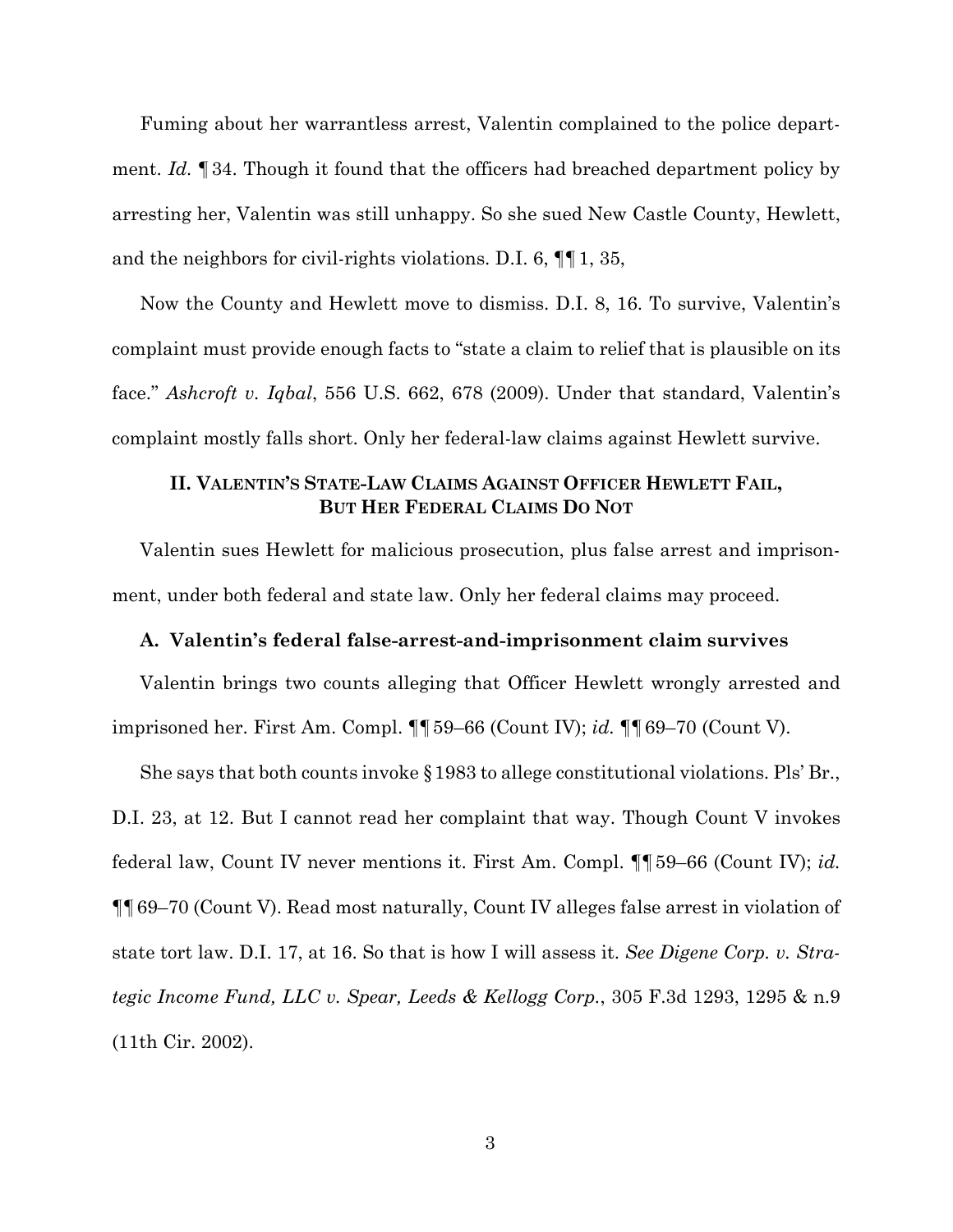*1. State claim.* Valentin's state-law false-arrest-and-imprisonment claim runs smack into governmental immunity. Delaware generally gives "all governmental entities and their employees … immun[ity] from suit" in their official capacities "on any and all tort claims," including malicious prosecution. Del. Code Ann. tit. 10,  $\S 4011(a)$ ; *see Carr v. Dewey Beach*, 730 F. Supp. 591, 602 (D. Del. 1990). True, employees may be personally liable for acts "causing property damage, bodily injury or death" if "performed with wanton negligence or willful and malicious intent." Del. Code Ann. tit. 10, §4011(c). But that exception does not apply here.

She does not properly allege that Hewlett "caus[ed] property damage, bodily injury or death." Rather, he claims that she suffered vague "pain and suffering, embarrassment, loss of reputation, [and] loss of enjoyment of the value of [her] home." First Am. Compl. ¶66. But those allegations do not satisfy the exception. *See, e.g.*, *Wilcher v. Wilmington*, 60 F. Supp. 2d 298, 306–07 (D. Del. 1999) (holding that mental anguish does not count as a "bodily injury").

Nor does her claim that she suffered "bodily injury" when Officer Hewlett handcuffed her. First Am. Compl. ¶66. That allegation is conclusory—Valentin does not explain what injuries, if any, she suffered. *Bell Atlantic Corp. v. Twombly*, 550 U.S. 544, 557 (2007) ("[C]onclusory allegation[s] … do[] not supply facts adequate to [state a claim]."). Because Valentin does not overcome immunity, I dismiss her state-law claim.

*2. Federal claim.* Valentin's federal claim fares better. To state a false-arrest-andimprisonment claim under §1983, she must show that Hewlett arrested and detained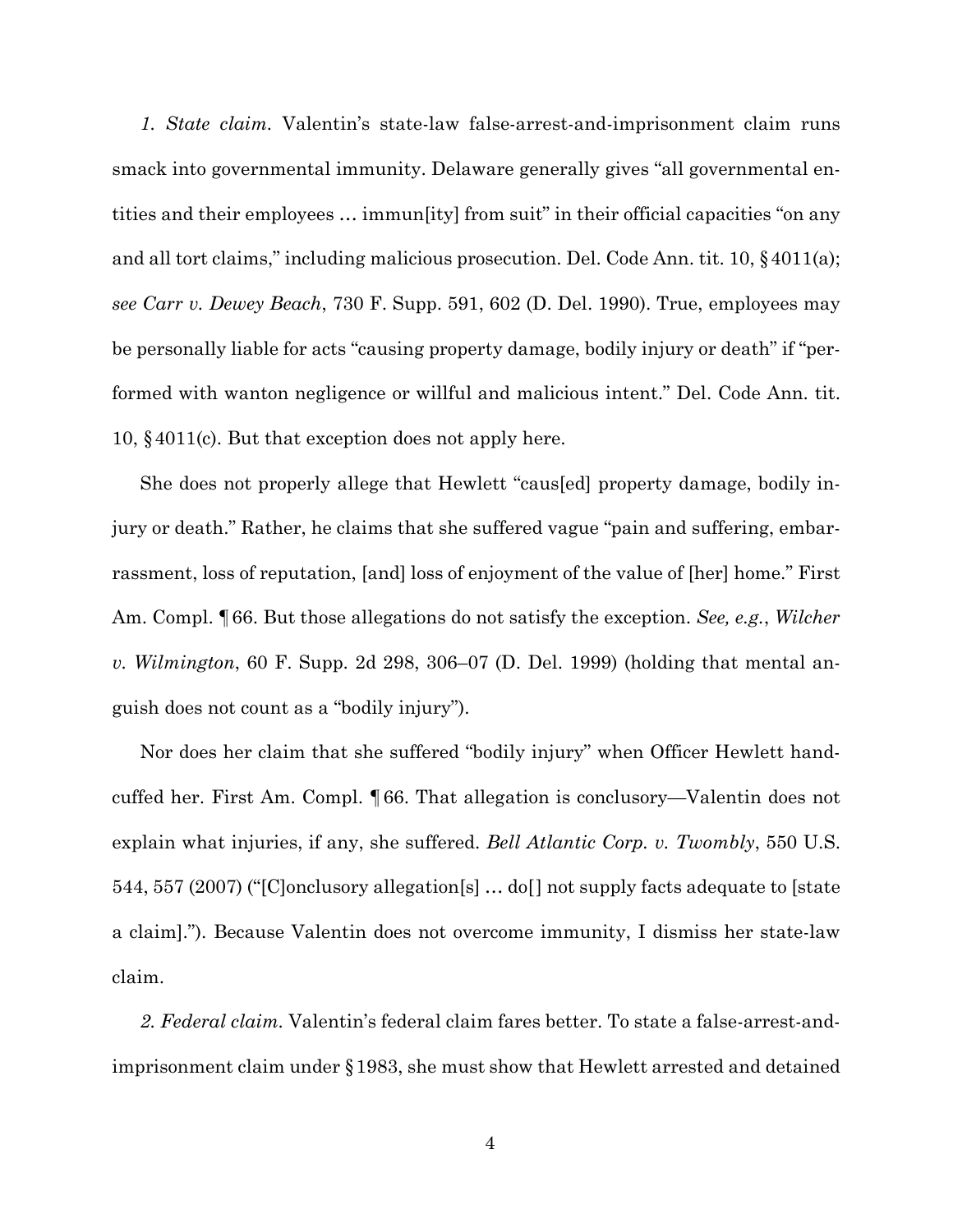her without probable cause. *Groman v. Township of Manalapan*, 47 F.3d 628, 636 (3d Cir. 1995). Hewlett would have had probable cause only if, "at the moment the arrest was made," he "had reasonably trustworthy information" to "believ[e] that [Valentin] had committed or was committing an offense." *Beck v. Ohio*, 379 U.S. 89, 91 (1964).

But the complaint suggests that he did not. Hewlett never heard the "unreasonable noise" coming from her home. New Castle County Code §22.02.006; First Am. Compl. ¶64. He knew only that her neighbors had reported a noise. *Id.* ¶¶18–20. And they had baselessly reported her many times before. *Id.* ¶¶22−23.

With the neighbors' track record of crying wolf, their word could not carry enough weight to justify arresting Valentin without corroborating evidence. *Cf. Illinois v. Gates*, 462 U.S. 213, 227, 239 (1983). So Valentin has plausibly pleaded that Hewlett arrested her without probable cause.

Pushing back, Hewlett says he listed facts justifying Valentin's arrest in an afterthe-fact warrant. *See* D.I. 17-2, at 5. But at this stage I may "take judicial notice of [police records] … only to establish their existence … not for the truth of the matters asserted." *Brown v. Evans*, 2021 WL 4973630, at \*3 (D. Del. Oct. 25, 2021). Looking to facts in the warrant to supply probable cause would "undercut [Valentin's] complaint." *Id.* So I may not consult the warrant yet.

## **B. Valentin's federal malicious-prosecution claims may proceed**

Valentin brings two claims alleging that Hewlett "maliciously initiat[ed] … [a] criminal proceeding" against her "without probable cause." First Am. Compl. ¶¶70 (Count V), 47–50 (Count II).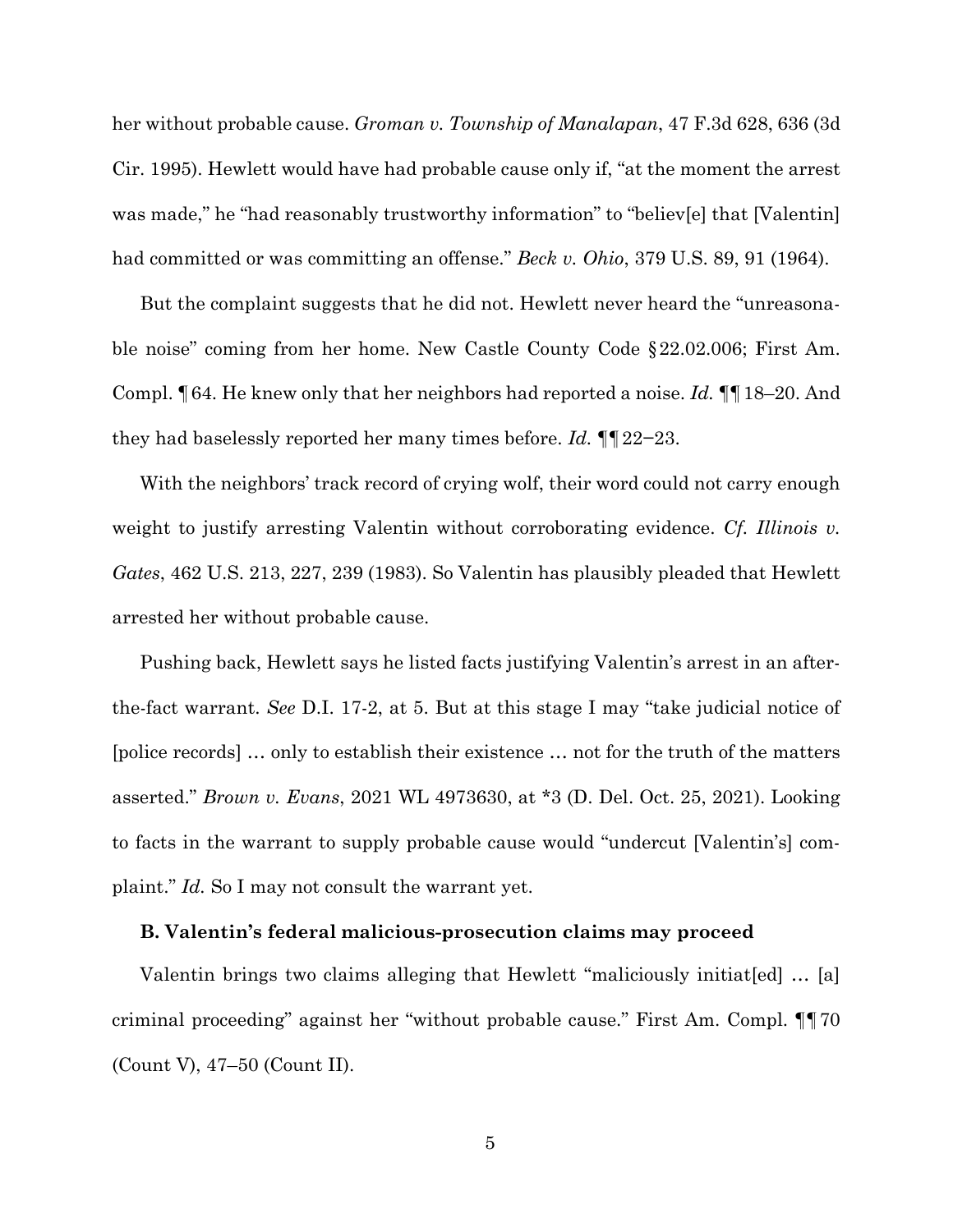Again, Valentin says both claims rely on §1983 to allege Fourth Amendment violations. D.I. 23, at 10–11. Unlike Count V, Count II never says "§1983." *Compare* D.I. 6, at 8, *with id.* at 12. Plus, reading Count II to rely on §1983 would render Count V superfluous: both would assert claims against Hewlett under §1983. Finally, if Count II relied on §1983, it would fail to state a claim against the neighbors—Valentin does not allege that they were "acting under the color of state law," as  $\S 1983$  requires. D.I. 17, at 11. So I will read Count II as stating a malicious-prosecution claim under Delaware law and Count V as stating a §1983 claim.

Like her state false-arrest-and-imprisonment claim, Valentin's state-law malicious-prosecution claim is barred by governmental immunity because she has not properly alleged bodily injury. *Carr*, 730 F. Supp. at 602.

But her federal malicious-prosecution claim may proceed. "To [plead] malicious prosecution under §1983," Valentin must allege that Hewlett "initiated a criminal proceeding … maliciously or for a purpose other than bringing [her] to justice." *Kossler v. Crisanti*, 564 F.3d 181, 186 (3d Cir. 2009). "Malice may be inferred from the absence of probable cause." *Lawson v. City of Coatesville*, 42 F. Supp. 3d 664, 674 n.8 (E.D. Pa. 2014) (quoting *Lippay v. Christos*, 996 F.2d 1490, 1502 (3d Cir. 1993)). As I have explained, Hewlett lacked probable cause to arrest Valentin. And, Valentin says, he "knew probable cause did not exist to charge [her]." Compl. ¶32. If true, that shows a subjective "lack of belief … in the propriety of the prosecution." *Lawson*, 42 F. Supp. 3d at 674 n.8*.* That is enough to state a claim.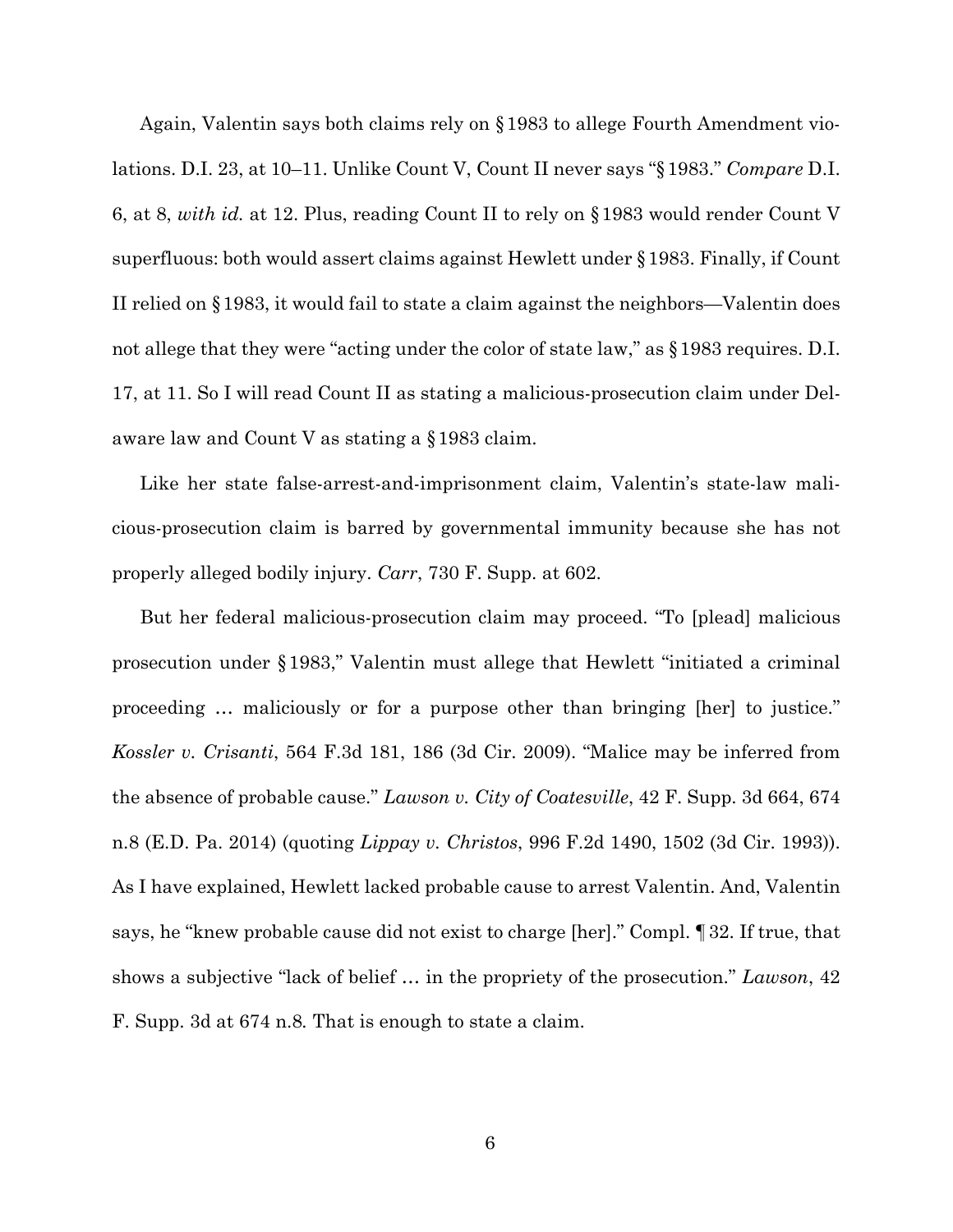#### **C. Officer Hewlett is not yet entitled to qualified immunity**

Resisting liability, Officer Hewlett says he is entitled to qualified immunity. D.I. 17, at 19–20. But he does not meet his "burden of establishing entitlement" to immunity. *Reedy v. Evanson*, 615 F.3d 197, 223 (3d Cir. 2010). True, he recognizes that he would be entitled to immunity if he "had probable cause to arrest Valentin." D.I. 17, at 20. Yet he offers no argument for why he should get immunity if he did not have probable cause. It would be "inappropriate" for me to grant immunity in response to that "cursor[y]" argument. *Estate of Massey v. City of Phila.*, 118 F. Supp. 3d 679, 693–94 (E.D. Pa. 2015).

## **III. THE CLAIMS AGAINST NEW CASTLE COUNTY FAIL**

Turn to the County. Valentin offers two theories about how New Castle County violated her federal civil rights. 42 U.S.C. §1983; *see Monell v. Dep't of Soc. Servs.*, 436 U.S. 658, 691 (1978). Both fail.

## **A. Valentin's custom-and-practice theory fails**

Valentin first suggests that "the New Castle County Police Department ha[s] a custom and practice of allowing" warrantless arrests for misdemeanors "occurring outside of [the] police officer's presence." *Id.* ¶75. This, she says, violates Delaware law. *See* Del. Code Ann. tit. 11, §1904. But §1983 protects against violations of *federal*  rights. "[W]hether her [] arrest was proper under Delaware law plays little role in that inquiry." *Jordan v. Town of Milton*, 2013 WL 105319, at \*4 (D. Del. Jan. 3, 2013).

Alternatively, Valentin argues that this practice violates "the Fourth Amendment's prohibition on unreasonable searches and seizures." First Am. Compl. ¶75. But even if it did, she fails to show that the department's conduct was a policy or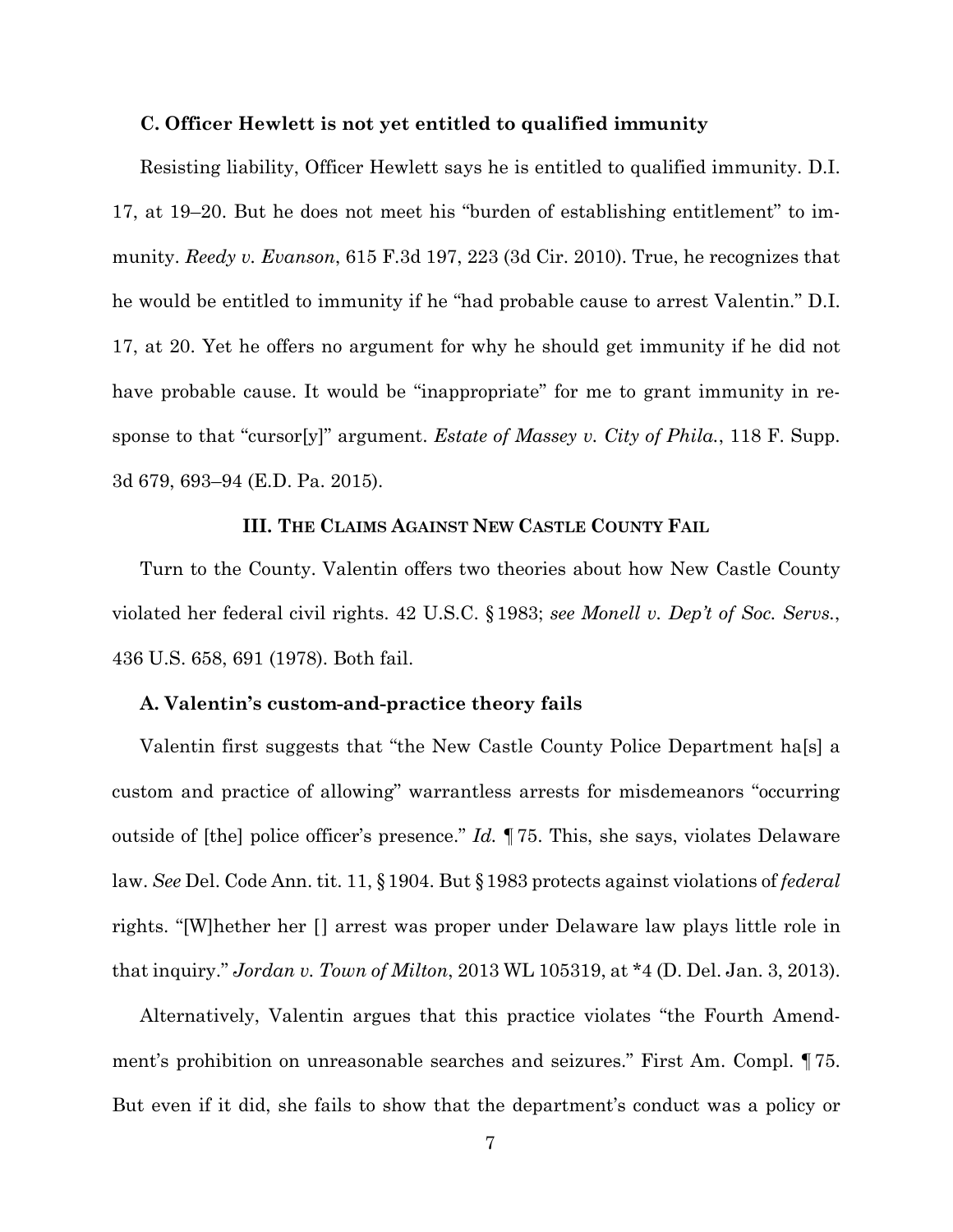practice. To show that, Valentin needs to point to either "well-settled … conduct" or "evidence of knowledge and acquiescence" in that conduct "by [] final policymakers." *Bolden v. City of Wilmington*, 2019 WL 133314, at \*3 (D. Del. Jan. 8, 2019) (internal quotation marks omitted). But she does not.

Indeed, Valentin never identifies a similar arrest. Instead, she implies that her arrest must be evidence of a broader practice. But a "single incident violating a constitutional right" can establish a practice only if "done by [the] governmental [entity's] highest policymaker," not a "lower[-]level employee." *Fletcher v. O'Donnell*, 867 F.2d 791, 793 (3d Cir. 1989). And Officer Hewlett is certainly not the department's highest policymaker. *Cf. Clemons v. New Castle Cty.*, 2020 WL 5978343, at \*7 (D. Del. Oct. 8. 2020) (holding that a lieutenant colonel in the department is not the highest policymaker).

True, Valentin's complaint alleges that the New Castle Police Chief "had actual knowledge" of the misdemeanor arrest practice "from … his more than two decades" on the job. First Am. Compl. ¶77. But she does not support this conclusion. To the contrary, she admits that the department found that her arrest was against its "policy." *Id.* ¶35. So her complaint does not plausibly allege a custom-or-practice claim.

Again, Valentin responds with arguments not in her complaint. She says repeated police investigations into noise at her house reflect a "policy" that violated her "privacy and liberty interests," including "freedom of expression," and deprived her of the "equal protection of the laws." D.I. 14, at 14. But her complaint never mentions those claims, so she cannot add them now. *Zimmerman*, 836 F.2d at 181.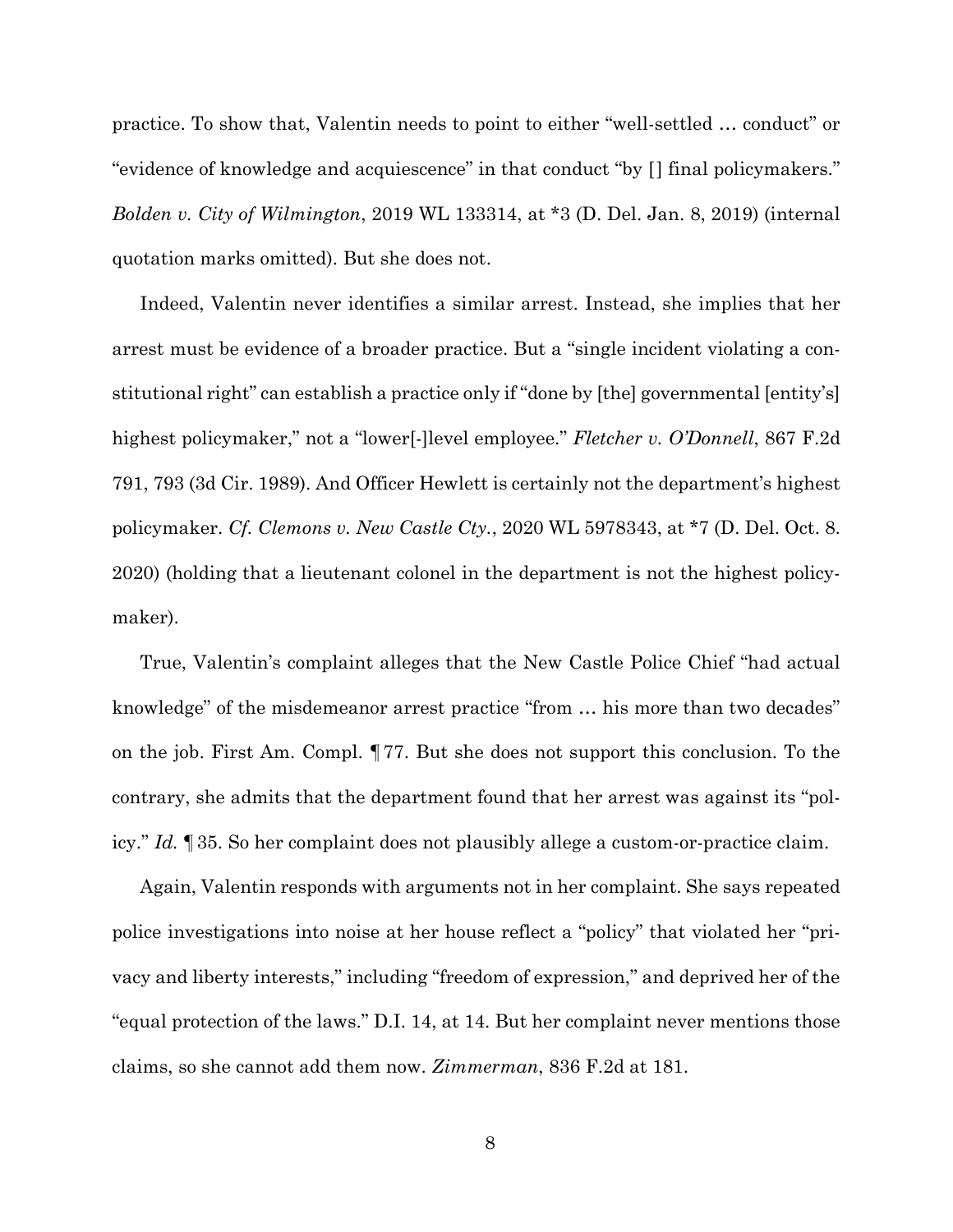She also argues that she need not describe a plausible custom or practice now because she is "entitled to develop a record" later. D.I. 14, at 14. Not so. To get to discovery, she must state a claim that is "plausible on its face." *Iqbal*, 556 U.S. at 678. And custom-or-practice claims that fail to describe a custom or practice are not plausible. *See, e.g.*, *Hildebrand v. Allegheny Cnty*., 757 F.3d 99, 110–11 (3d Cir. 2014). So I must dismiss her claim. If she has evidence of a broader pattern, she may amend her complaint.

## **B. Valentin's inadequate-supervision claim fails**

Finally, Valentin alleges that the County "inadequately trained … [and] supervised its officers" and "failed to adopt a needed policy" regulating warrantless misdemeanor arrests. First Am. Compl. ¶76.

To state a failure-to-supervise claim, Valentin "must show that [the County's] failure amounts to deliberate indifference to the constitutional rights of those affected." *Forrest v. Parry*, 930 F.3d 93, 106 (3d Cir. 2019). Though the Third Circuit has not weighed in, several circuits have held that the right at issue must be clearly established. *Lewis v. City of Phila.*, 2020 WL 1683451, at \*12 (E.D. Pa. Apr. 6, 2020) (collecting cases). That makes sense. If a right is not clearly established, there are no "clear constitutional guideposts for the [County] to follow in developing policy." *Id.* (internal quotation marks omitted).

That requirement kills Valentin's claim. The right to be free from warrantless arrests for misdemeanors occurring outside the arresting officer's presence is not clearly established. To the contrary, courts of appeals have uniformly rejected such a right. *See, e.g.*, *Woods v. City of Chi.*, 234 F.3d 979, 995 (7th Cir. 2000); *Pyles v. Raisor*, 60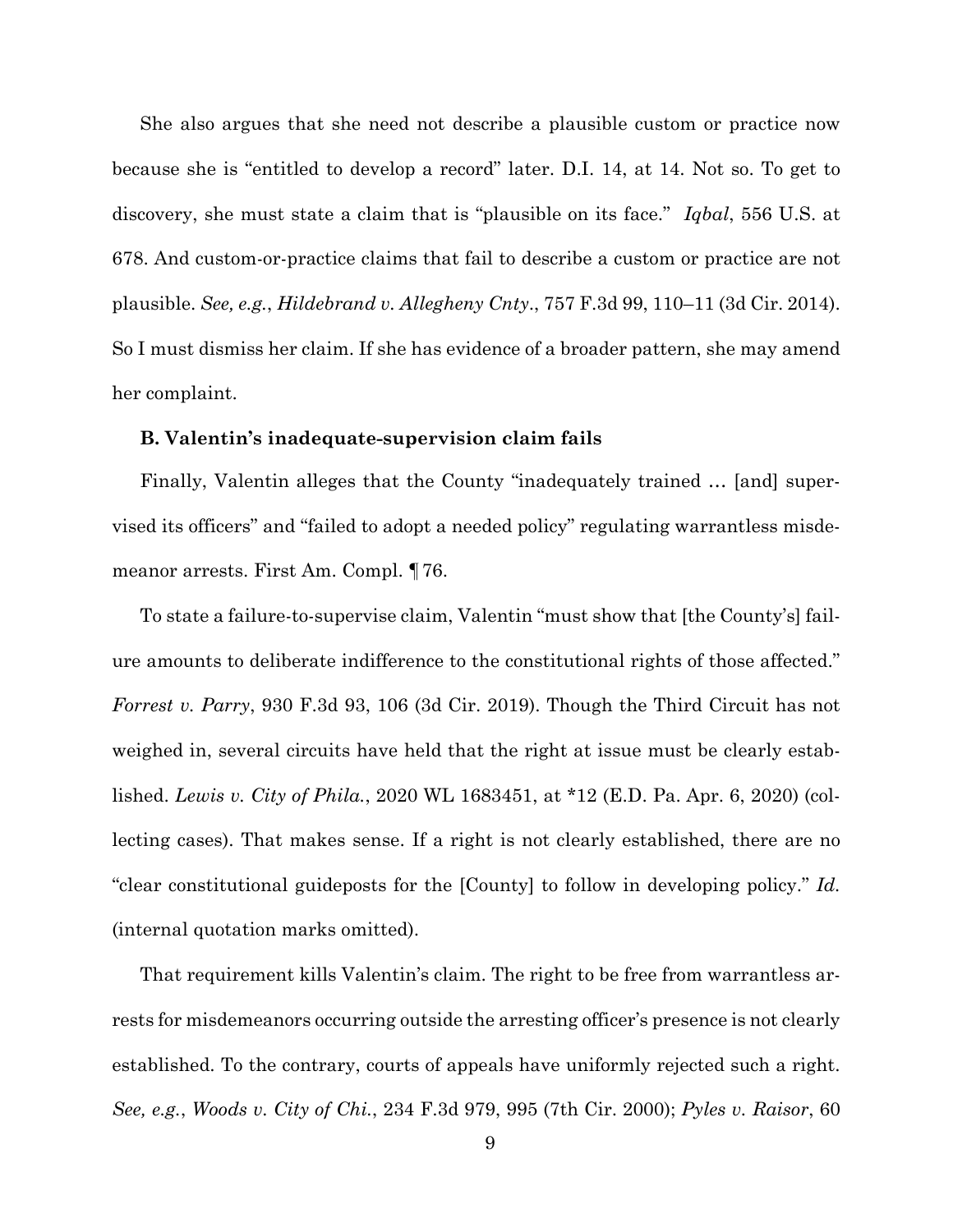F.3d 1211, 1215 (6th Cir. 1995); *Fields v. City of S. Houston*, 922 F.2d 1183, 1189 (5th Cir. 1991). So New Castle County could not be deliberately indifferent to it.

Even if there were such a right, Valentin acknowledges that the department tried to stop officers from violating it. Indeed, she admits that Hewlett "act[ed] 'outside of department policy'" by arresting her.First Am. Compl. ¶35. That suggests that the County *did* "adopt a needed policy." *Id.* ¶76.

In what is by now a familiar pattern, Valentin raises a new theory in her brief. She argues that Hewlett arrested her for violating a *civil* ordinance, not a *criminal*  one. D.I. 14, at 10−11. And she says, because civil infractions do not justify warrantless arrests, the department's "policy" of arresting people who violate that ordinance was barred by the Fourth Amendment. *Id.* at 12; *see also Okorie v. Crawford*, 921 F.3d 430, 436 (5th Cir. 2019) ("[P]robable cause … of a civil violation generally does not allow warrantless arrest."). But if Valentin wants me to address this argument, she must add it to her complaint.

\* \* \* \* \*

Valentin plausibly alleges that Hewlett lacked probable cause to arrest her or file a criminal complaint against her. So I will let her §1983 false-arrest-and-imprisonment and malicious-prosecution claims proceed. But her other theories fail. Her claims against New Castle County stumble because she does not show that the County is deliberately indifferent to or has a custom of violating Fourth Amendment rights. And her state-law claims against Hewlett fail because he is immune from suit. So I dismiss them. If Valentin wants to try again, she must amend her complaint.